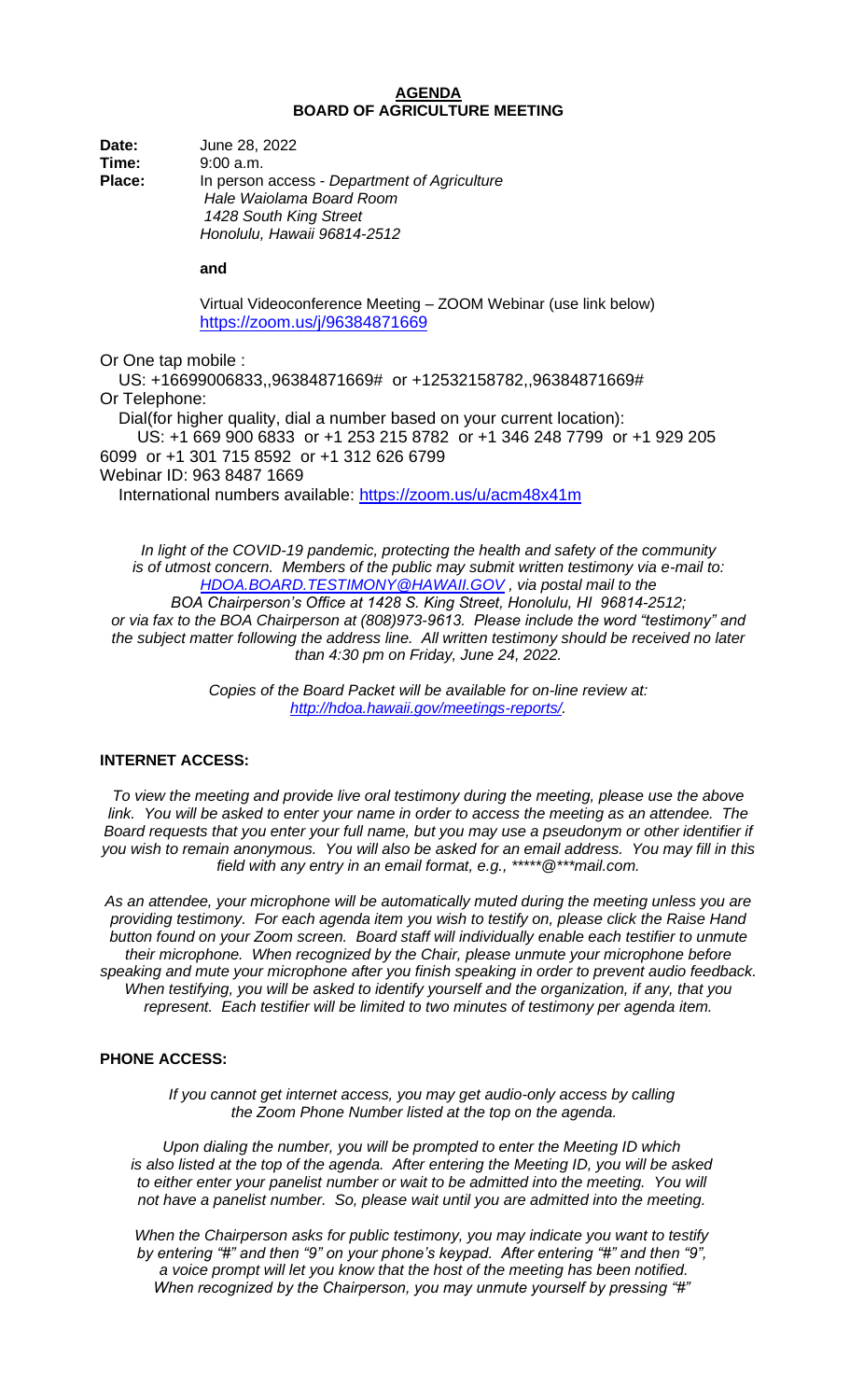*and then "6" on your phone. A voice prompt will let you know that you are unmuted. Once you are finished speaking, please enter "#" and then "6" again to mute yourself.*

## **IN-PERSON ACCESS:**

*There will also be one meeting location, open to the public, which will have an audio-visual connection. That meeting will be held at:* 

> *State of Hawaii, Department of Agriculture Hale Waiolama Board Room 1428 South King Street Honolulu, Hawaii 96814-2512*

*For internet, telephone, and in-person access, when testifying, you will be asked to identify yourself and the organization, if any, that you represent. Each testifier will be limited to two minutes of testimony per agenda item.*

- I. CALL TO ORDER
- II. APPROVAL OF MINUTES FROM 5/9/22 MEETING
- III. INTRODUCTIONS
- IV. COMMUNICATIONS FROM DIVISIONS AND ADMINISTRATION
	- A. AGRICULTURAL LOAN DIVISION
		- 1. Request for Approval of One (1) Direct Food Manufacturing Loan to Hawaiian Agricultural Products, LLC, Ken Hirata & Yumiko Hirata, Co-Borrowers.
	- B. AGRICULTURAL RESOURCE MANAGEMENT DIVISION
		- 1. Request Approval to Cancel General Lease No. S-9009; Mahana Nursery & Irrigation Supply Inc., Lessee; TMK: (2) 5-2-001:017, Lot No. 8, Molokai Agricultural Park, Hoolehua, Island of Molokai, Hawaii.
		- 2. Request to Amend Prior Board Actions Approving Conversion of Revocable Permit No. S-7713 to a New General Lease and the Annual Base Rental; Dale Hardinger and Carla Hardinger, Permittee; TMK: (1) 4-1-018:049, Koolaupoko, Waimanalo, Island of Oahu, Hawaii.
		- 3. Request for Consent to Assignment of General Lease No. S-6002; Ricky Young, Lessee/Assignor, to Shane Tyler Rupp, Assignee; TMK: (1) 5-6-006:030, Kahuku Agricultural Park Lot 2, Koolauloa, Kahuku, Island of Oahu, Hawaii.
		- 4. Request for: 1) Consent to Assignment of General Lease No. S-4934; Lloyd Y. C. Ching and Marilyn B. Y. Ching, Lessee/Assignor, to CC Repair & Maintenance Service, Inc., Assignee; and 2) Approval of Extension of Lease; TMK: (1) 4-1- 035:013, Waimanalo Agricultural Park Lot 13, Koolaupoko, Waimanalo, Island of Oahu, Hawaii.
		- 5. Request for Approval for Extension of Lease Term, General Lease No. S-4933; Alvin M. Tsuruda, Lessee; TMK: (1) 4-1-035:012, Waimanalo Agricultural Park Lot 12, Koolaupoko, Waimanalo, Island of Oahu, Hawaii.
		- 6. Request for Consent to Assignment of General Lease No. S-3003; Kona Producers Cooperative, Lessee/Assignor; Hawaii Ulu Producers Cooperative, Assignee; TMK: (3) 7-9-016:018 and 19, Lot Nos. 018 and 019, Honalo, North Kona, Island of Hawaii, Hawaii.
		- 7. Request for Consent to Assignment of General Lease No. S-4801; Ronald T. Nitta and Merlene S. Nitta. Lessee/Assignor, Joshua McClung, Assignee; TMK: (3) 1-5- 116:037, Lot 10, Pahoa Agricultural Park, Puna District, Island of Hawaii, Hawaii.
		- 8. Certification of Acreage Assessments to be levied pursuant to Hawaii Revised Statutes Chapter 167 for annual maintenance of the Honokaa-Paauilo, Kahuku, Molokai, Waimanalo, and Waimea Irrigation Systems, 2023 Fiscal Year.